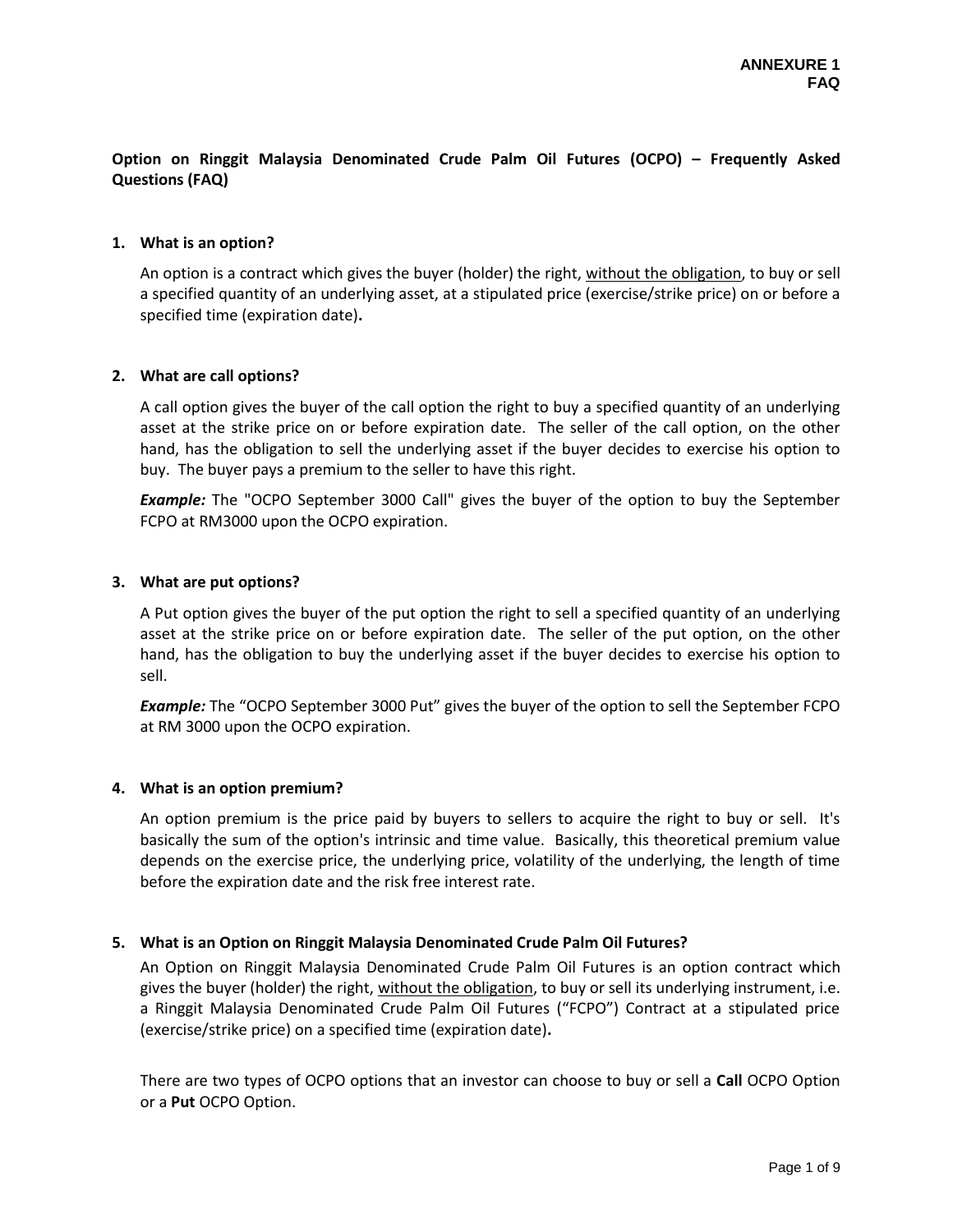**6. There are two major classes of options, European & American Options, what are their differences?** An American style option can be exercised by the buyer on or before the expiration date, i.e. anytime between the day of purchase of the option and the expiration date. A European style option can be exercised by the buyer on the expiration day only. OCPO is a European style option contract.

#### **7. How are OCPO contracts quoted on the market?**

The price/premium of an OCPO contract shall be quoted in Ringgit Malaysia per Metric Ton (RM/MT). The minimum fluctuation shall be RM0.50 valued at RM12.50. For example, a 3500 call could be priced at RM24.50/Ton for 3-month duration OCPO when the underlying FCPO is at RM3000.

### **8. What is the options pricing model used by the Exchange for OCPO?**

The Exchange uses the Black 76 model.

## **9. What is delta and how do I determine the delta factor of my option position?**

Delta measures the amount of change in the option premium when the underlying futures price changes by one unit, with other pricing factors remaining constant. The delta of a call ranges from 0 to 1.

| <b>Call Options</b>   |               |                      |
|-----------------------|---------------|----------------------|
| Deep In-the-Money     | $\rightarrow$ | Delta $\approx 1.00$ |
| At-the-Money          | $\rightarrow$ | Delta $\approx 0.50$ |
| Deep Out-of-the-Money | $\rightarrow$ | Delta $\approx 0.00$ |

On the other hand, the delta of a put option is negative since the option value falls when the underlying futures price increases. The delta of a put ranges from 0 to -1.

## **10. How are the futures equivalent positions (combination of FCPO and OCPO) determined in monitoring the speculative position limit?**

Futures equivalent is the number of futures contracts needed to be associated with an option position. The futures equivalent can be calculated by taking the number of options and multiplying it by the corresponding delta factors.

Long-call and short-put positions are converted to long futures-equivalent positions. Likewise, short-call and long-put positions are converted to short futures-equivalent positions. For example, a trader holding a long put position of 500 contracts with a delta factor of 0.50 is considered to be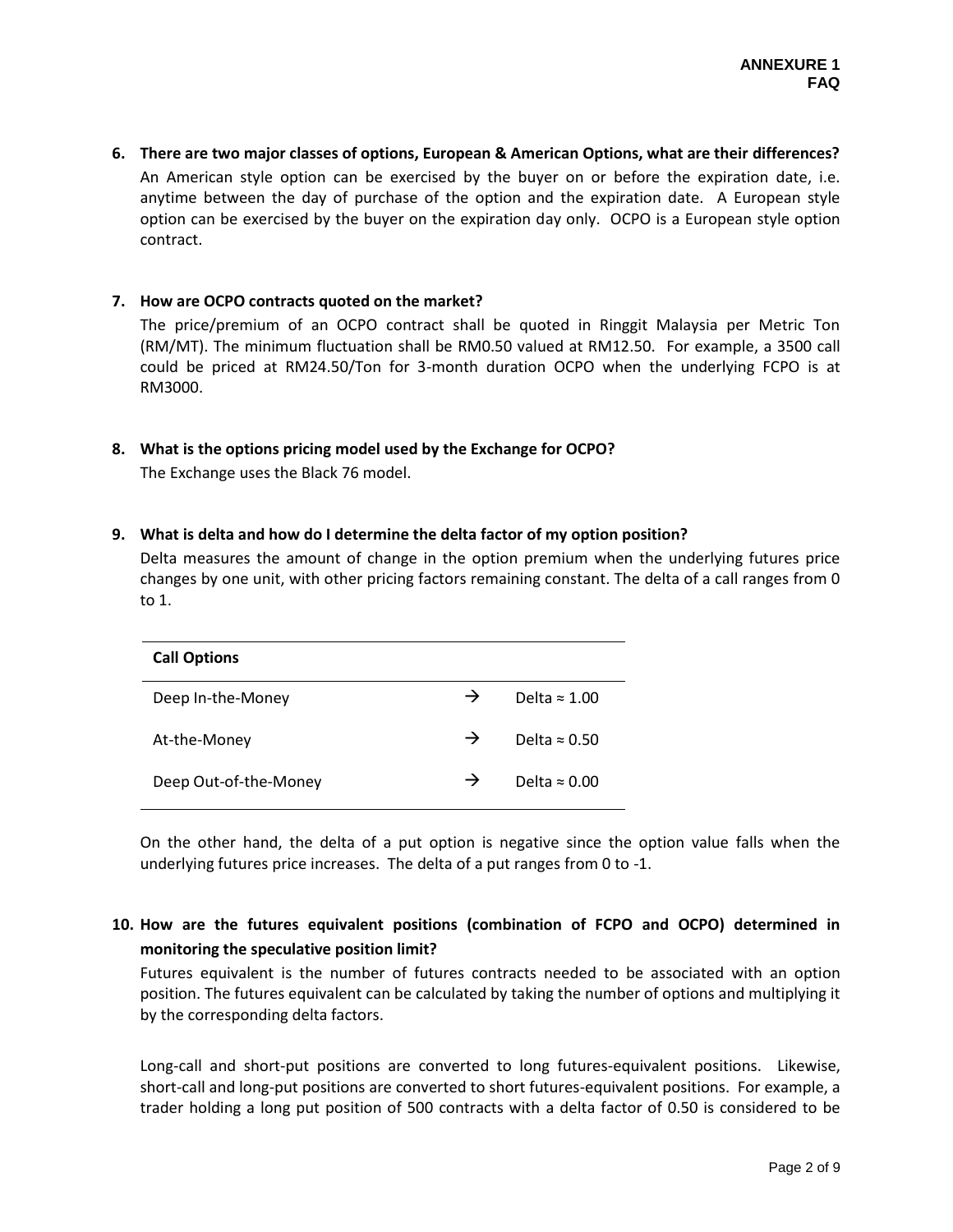holding a short futures-equivalent position of 250 contracts. For example, a trader's long and short futures-equivalent positions derived from OCPO are added to the trader's long and short (FCPO) futures positions to give "combined-long" and "combined-short" positions.

# **11. Once I entered into an option position, must I hold until expiration to realize my profit or loss?** Not necessary.

If you have bought a call or put option, you can either:

a) Offset your option position by selling the same option contract in the market. The gain or loss will be the difference in the premium paid and received; or

b) Do nothing till expiration. If the option is in-the-money at expiration, it will be automatically exercised by the Clearing House (unless otherwise instructed by the buyer). Option exercised will result in a long FCPO position for a call buyer and a short FCPO position for a put buyer. The resultant expiring positions in FCPO shall then be subject to the same margining and daily markedto-market procedures. Expiration of spot month FCPO results in physical delivery obligations. If the option is out-of-the-money at expiration, it will expire worthless.

On the other hand, if you have sold a call or put option, you can either:

a) Offset the position by buying back the same option. The gain or loss will be the difference in the premium received and paid; or

b) Do nothing. If the option is exercised upon expiration, you will have to fulfill your obligations as the seller. Option exercised will result in a long FCPO position for a put seller and a short FCPO position for a call seller. The resultant expiring FCPO positions shall then be subject to the same margining and daily marked-to-market procedures. Expiration of spot month FCPO results in physical delivery obligations. If the option is not exercised upon expiration, your profit will be the premium received net of the transaction costs.

For example, assuming you sold 1 contract of OCPO Call (strike price of 2800) at a premium of RM150 when the underlying FCPO was trading at 2900. One week down the road, if the underlying FCPO drops to 2750, you may realize your gain immediately by buying back the option at a lower market price, say RM20. Your profit will be RM130 per MT or RM130 x 25 MT per contract = RM3250 (difference of the 2 premiums i.e. 150 - 20 = 130 x 25MT per contract). Conversely, if the underlying FCPO climbs up to 2950 and you worry that the FCPO will go up further. Instead of doing nothing and continue exposing yourself to unlimited risk of loss, you may cut loss / offset your short position immediately by buying back the option at market price, say RM185. Your loss will be RM35 per MT or RM35 x 25 MT per contract= RM875 (difference of the 2 premiums i.e. RM150-RM185 = -35 x 25MT per contract) but you no longer have to worry about greater potential loss incurred should you keep your position until expiration.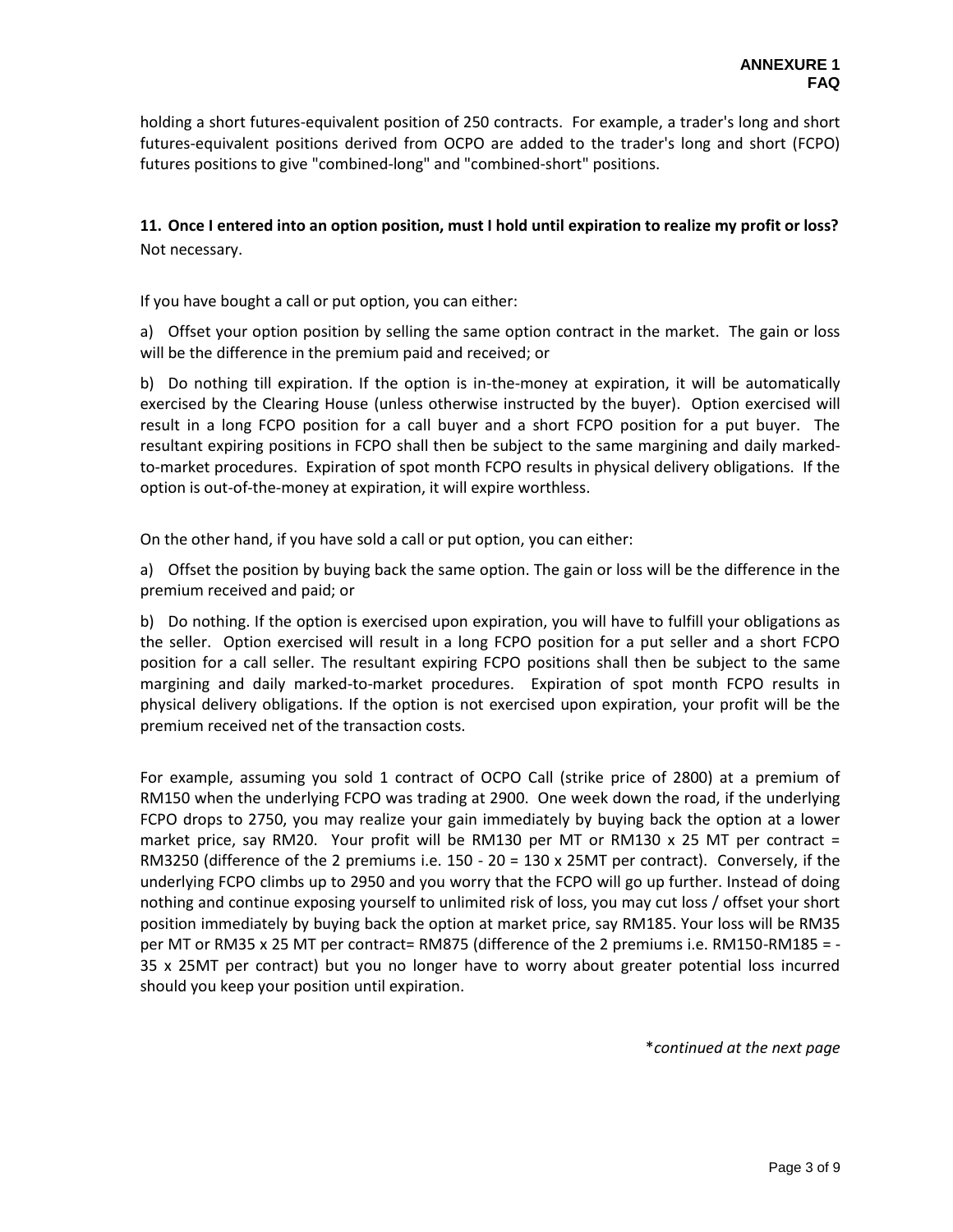## **12. What exercise/strike prices will be available for trading?**

Trading shall be conducted for put and call options with strike prices set at intervals of RM 50 per MT. There will be at least 11 exercise prices (5 are in-the-money, 1 is at-the-money and 5 are out-ofthe-money) listed on the first day of trading.

For illustration, on the first day of launch, assuming the FCPO settled at 2800 (for all contract months) on previous business day, the strike/exercise prices available for trading shall be as follows:

|                                                      | <b>Spot/Next Month</b> |
|------------------------------------------------------|------------------------|
|                                                      | 3050                   |
|                                                      | 3000                   |
| In-the-money for puts; Out-of-the-money for<br>calls | 2950                   |
|                                                      | 2900                   |
|                                                      | 2850                   |
| At-the-money                                         | 2800                   |
|                                                      | 2750                   |
| In-the-money for calls; Out-of-the-money for         | 2700                   |
| puts                                                 | 2650                   |
|                                                      | 2600                   |
|                                                      | 2550                   |

Subsequently, new options series / exercise prices will be introduced in accordance with the movement of the daily settlement prices of the underlying FCPO contracts. For example, if the underlying futures (spot month) close 50 higher to 2850 on the first trading day of OCPO, a new option series with strike price of 3100 will be available for trading on the next business day.

## **13. What happens when OCPO contract expires?**

The current month options will cease trading at 6pm on the  $10<sup>th</sup>$  day of the current month, or the preceding business day if the 10th day is a non-business day. The futures position will be delivered at end-of-day process and will be available for trading on the next business day. In the absence of contrary instructions delivered to the Clearing House, an option that is in-the money at expiration shall be automatically exercised. Exercise results in a long 3rd month FCPO position, which corresponds with the option's contract month for a call buyer or a put seller, and a short 3rd month FCPO position for a put buyer or a call seller.

# **14. Can I exercise an out-of-the-money OCPO options or instruct the Clearing House not to exercise an in-the-money option and is there a cut-off time for doing so?**

Yes, an out-of-the-money option can be exercised on the final trading day and the cut-off time for such exercise is 7.30pm on the final trading day. Similarly, if a buyer does not wish to exercise an inthe-money option, he may instruct the clearing house through his broker of his intention before 7.30pm on the last trading day.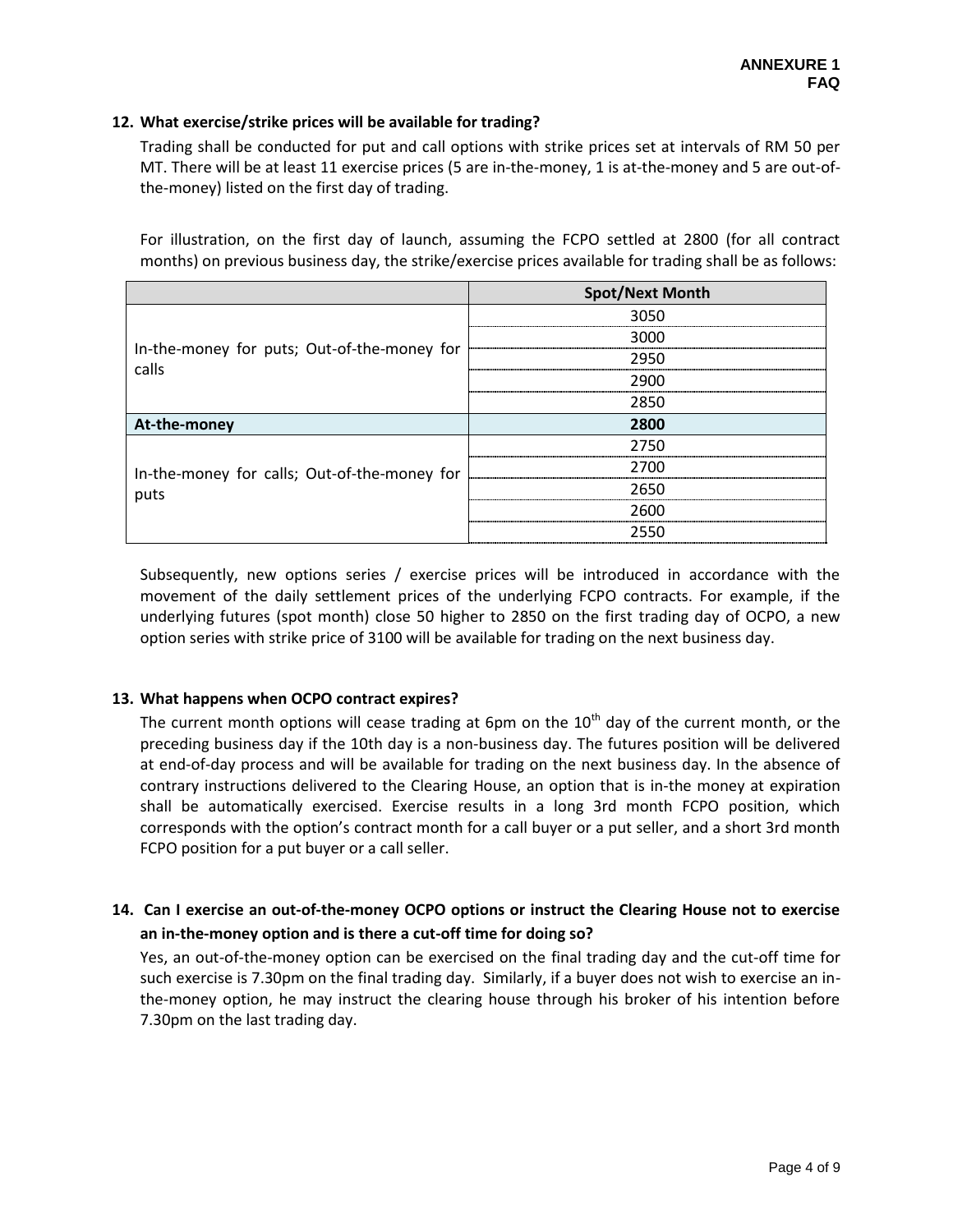### **15. Is there a fee charge for exercising the OCPO contract?**

Yes, the Clearing House will charge RM1 per contract for the exercise and assignment.

### **16. What are the OCPO contract months that are available for trading on the first day?**

Available months to trade as at 16 July 2012

| <b>FCPO</b> | Aug-12                   | $Sep-12$ | Oct-12 | $Nov-12$ | Dec-12 | Jan-13 | Mar-13   | $Mav-13$ | Jul-13 |
|-------------|--------------------------|----------|--------|----------|--------|--------|----------|----------|--------|
| <b>OCPO</b> | $\overline{\phantom{0}}$ |          | Oct-12 | $Nov-12$ | Dec-12 | Jan-13 | $Mar-13$ | $Mav-13$ | Jul-13 |

| <b>FCPO</b> | Sep-13   |        | Nov-13   Jan-14 | $Mar-14$   Mav-14 | Jul-14 |
|-------------|----------|--------|-----------------|-------------------|--------|
| OCPO        | $Sep-13$ | Nov-13 | Jan-14          | Mar-14   Mav-14   | Jul-14 |

\*Oct-12 OCPO contract will expire on 10 August 2012. An Oct-12 OCPO contract that is exercised will result in an Oct-12 FCPO contract. The newly created FCPO is ready to be traded on the next business day.

\*New OCPO contract will be listed on 16 August 2012 together with the FCPO new contract month.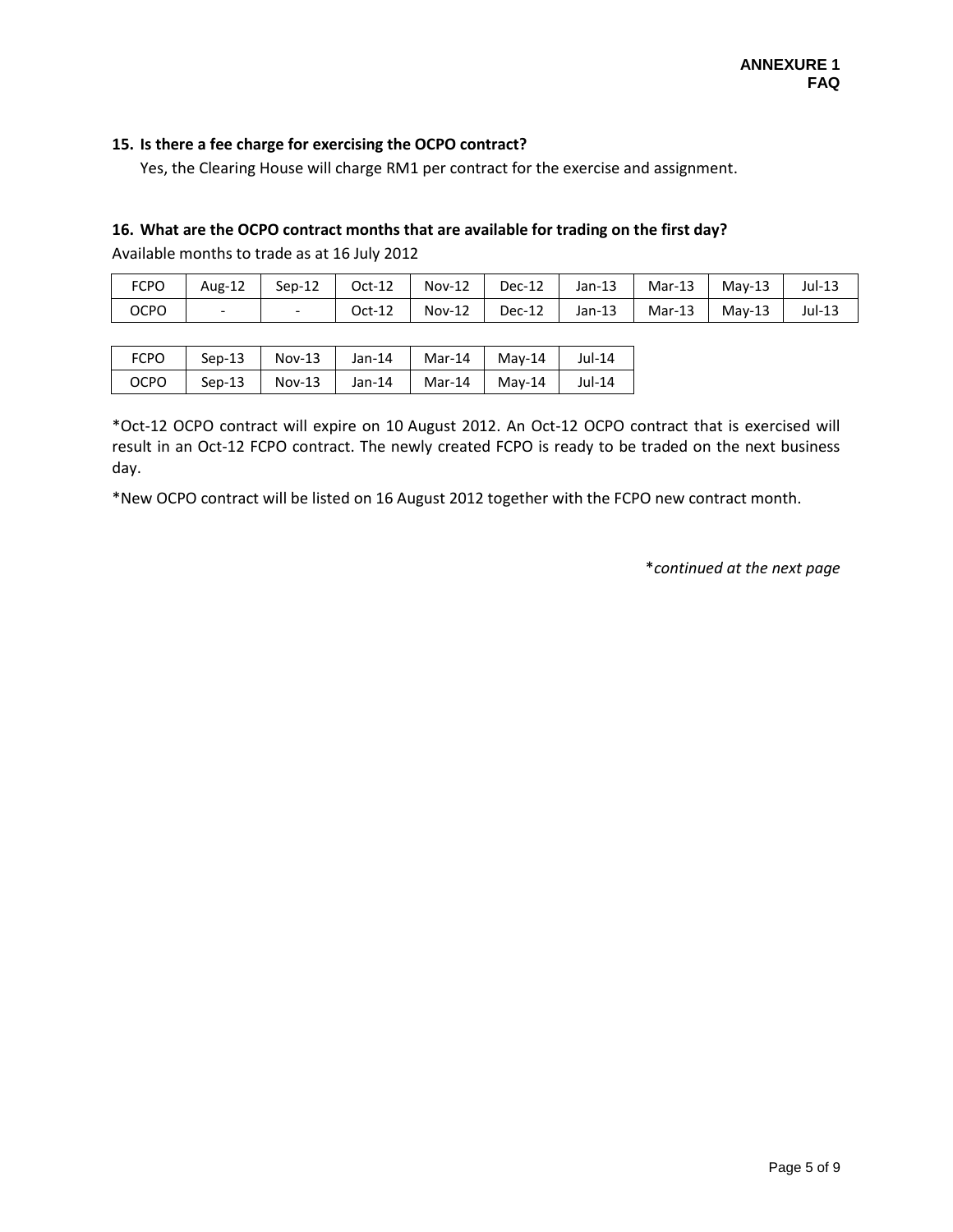|                               |            |            |            |            |            |               |                     |     |             |            |                         |     | Contract month series for OCPO from the 1st to the 10th day of the month |                                                                                                                                     |   |         |   |   |                           |   |  |   |  |   |  |  |           |     |            |            |            |                           |   |            |             |          |               |     |
|-------------------------------|------------|------------|------------|------------|------------|---------------|---------------------|-----|-------------|------------|-------------------------|-----|--------------------------------------------------------------------------|-------------------------------------------------------------------------------------------------------------------------------------|---|---------|---|---|---------------------------|---|--|---|--|---|--|--|-----------|-----|------------|------------|------------|---------------------------|---|------------|-------------|----------|---------------|-----|
|                               |            |            |            |            |            |               | <b>Current Year</b> |     |             |            |                         |     |                                                                          |                                                                                                                                     |   |         |   |   | <b>1st Following Year</b> |   |  |   |  |   |  |  |           |     |            |            |            | <b>2nd Following Year</b> |   |            |             |          |               |     |
|                               |            |            | <b>MAR</b> | <b>APR</b> | <b>MAY</b> |               |                     | AUG | <b>SEPT</b> | <b>OCT</b> | $\overline{\mathsf{X}}$ |     |                                                                          | <b>SEPT</b><br>NOV<br><b>MAR</b><br>AUG<br><b>APR</b><br><b>MAY</b><br><b>DOL</b><br>DEC<br><b>ANL</b><br>FEB<br>$\frac{2}{3}$<br>引 |   |         |   |   |                           |   |  |   |  |   |  |  |           |     | <b>MAR</b> | <b>APR</b> | <b>NAY</b> |                           |   | <b>AUG</b> | <b>SEPT</b> | <b>T</b> | $\frac{1}{2}$ |     |
| As at 1 <sup>st</sup> to 10th | <b>KAL</b> | <b>FEB</b> |            |            |            | $\frac{2}{3}$ | 阜                   |     |             |            |                         | DEC |                                                                          |                                                                                                                                     |   |         |   |   |                           |   |  |   |  |   |  |  | <b>AN</b> | FEB |            |            |            | $rac{z}{\sqrt{2}}$        | 阜 |            |             |          |               | DEC |
| <b>JANUARY</b>                |            |            | X          | χ          | X          | X             | X                   |     | χ           |            | X                       |     |                                                                          | X                                                                                                                                   |   | Χ       |   | χ |                           | χ |  | X |  | X |  |  |           |     |            |            |            |                           |   |            |             |          |               |     |
| <b>FEBRUARY</b>               |            |            |            | Χ          | χ          | X             | X                   |     | χ           |            | χ                       |     |                                                                          | Χ                                                                                                                                   |   | χ       |   | X |                           | Χ |  | X |  | X |  |  | X         |     |            |            |            |                           |   |            |             |          |               |     |
| <b>MARCH</b>                  |            |            |            |            | X.         | X             | X                   | X   | X           |            | X                       |     |                                                                          | X                                                                                                                                   |   | X       |   | X |                           | X |  | X |  | X |  |  | X         |     |            |            |            |                           |   |            |             |          |               |     |
| <b>APRIL</b>                  |            |            |            |            |            | X             | χ                   | Χ   | χ           |            | χ                       |     |                                                                          | X                                                                                                                                   |   | $\sf X$ |   | χ |                           | X |  | X |  | χ |  |  | χ         |     | Χ          |            |            |                           |   |            |             |          |               |     |
| <b>MAY</b>                    |            |            |            |            |            |               | X                   | X   | χ           | Χ          | χ                       |     |                                                                          | Χ                                                                                                                                   |   | χ       |   | χ |                           | Χ |  | χ |  | X |  |  | χ         |     | χ          |            |            |                           |   |            |             |          |               |     |
| <b>JUNE</b>                   |            |            |            |            |            |               |                     | X   | X           | χ          | X                       |     |                                                                          | X                                                                                                                                   |   | X       |   | X |                           | X |  | X |  | X |  |  | X         |     | χ          |            | χ          |                           |   |            |             |          |               |     |
| <b>JULY</b>                   |            |            |            |            |            |               |                     |     | χ           | χ          | X                       | X   |                                                                          | Χ                                                                                                                                   |   | X       |   | χ |                           | Χ |  | X |  | X |  |  | X         |     | χ          |            | χ          |                           |   |            |             |          |               |     |
| AUGUST                        |            |            |            |            |            |               |                     |     |             | χ          | χ                       | X   |                                                                          | Χ                                                                                                                                   |   | χ       |   | χ |                           | Χ |  | X |  | X |  |  | X         |     | χ          |            | χ          |                           | χ |            |             |          |               |     |
| <b>SEPTEMBER</b>              |            |            |            |            |            |               |                     |     |             |            | X                       | X   |                                                                          | X                                                                                                                                   | X | X       |   | X |                           | Χ |  | X |  | X |  |  | X         |     | χ          |            | χ          |                           | χ |            |             |          |               |     |
| <b>OCTOBER</b>                |            |            |            |            |            |               |                     |     |             |            |                         | χ   |                                                                          | X                                                                                                                                   | X | X       |   | χ |                           | Χ |  | X |  | X |  |  | X         |     | χ          |            | X          |                           | X |            | X           |          |               |     |
| <b>NOVEMBER</b>               |            |            |            |            |            |               |                     |     |             |            |                         |     |                                                                          | X                                                                                                                                   | Χ | χ       | X | X |                           | Χ |  | X |  | X |  |  | X         |     | X          |            | X          |                           | X |            | χ           |          |               |     |
| <b>DECEMBER</b>               |            |            |            |            |            |               |                     |     |             |            |                         |     |                                                                          |                                                                                                                                     | X | X       | X | X |                           | X |  | X |  | X |  |  | X         |     | χ          |            | X          |                           | χ |            | Χ           |          | χ             |     |

## **17. What are the contract months that are available to trade?**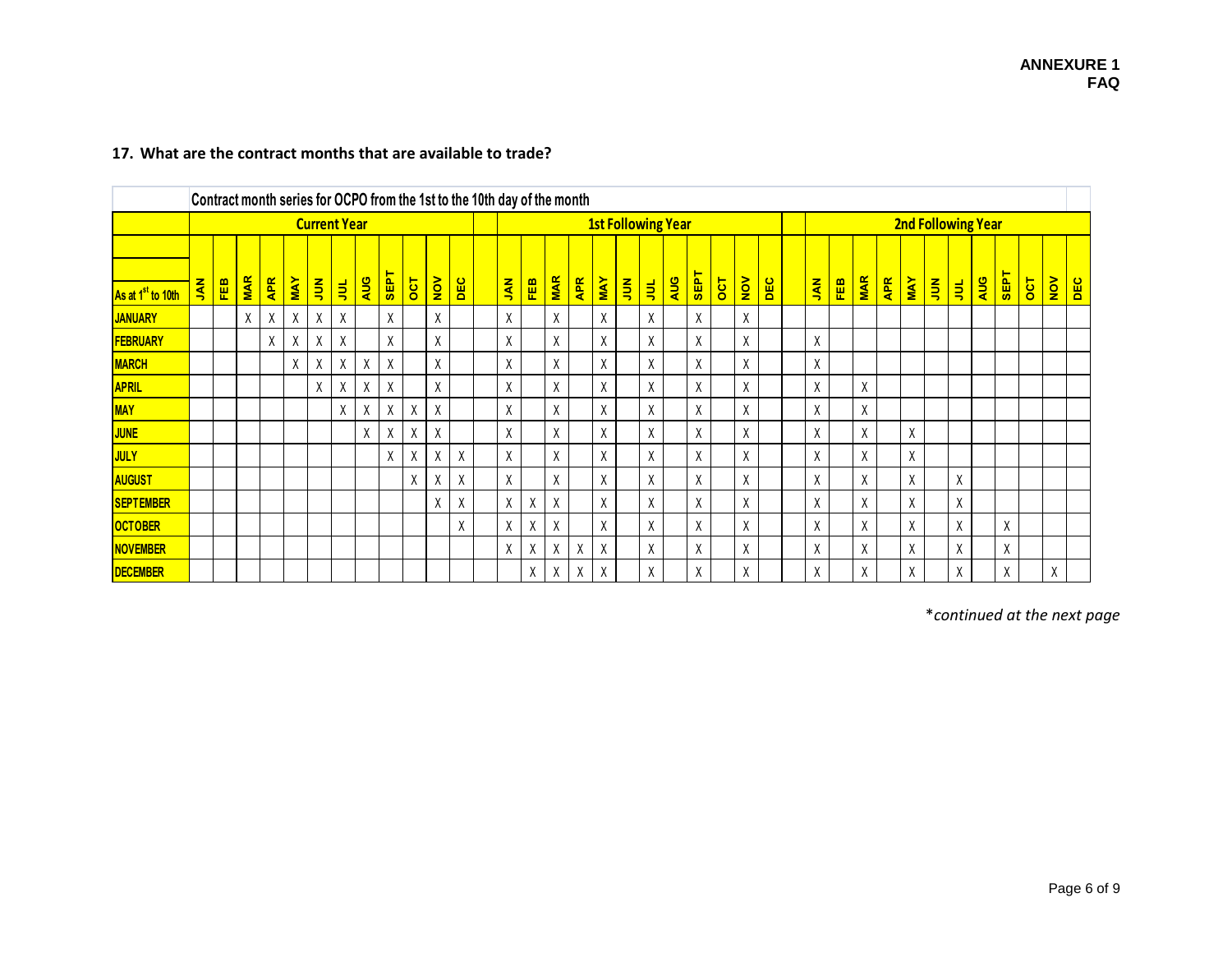|                    |                              |            |            |            |            |             |                     |     |             |                |               |     |                                                                                                                                                        |   |    |   |   |  |                           |  |   |  |   |  |           |            |            |            |            |                    | Contract month series for OCPO from the 11th - 15th day of the month - to reflect the expiration of the spot month options on the 10th day of the month |     |             |          |               |     |  |
|--------------------|------------------------------|------------|------------|------------|------------|-------------|---------------------|-----|-------------|----------------|---------------|-----|--------------------------------------------------------------------------------------------------------------------------------------------------------|---|----|---|---|--|---------------------------|--|---|--|---|--|-----------|------------|------------|------------|------------|--------------------|---------------------------------------------------------------------------------------------------------------------------------------------------------|-----|-------------|----------|---------------|-----|--|
|                    |                              |            |            |            |            |             | <b>Current Year</b> |     |             |                |               |     |                                                                                                                                                        |   |    |   |   |  | <b>1st Following Year</b> |  |   |  |   |  |           |            |            |            |            |                    | <b>2nd Following Year</b>                                                                                                                               |     |             |          |               |     |  |
| As at 11th to 15th | z<br>$\overline{\mathbf{z}}$ | <b>FEB</b> | <b>MAR</b> | <b>APR</b> | <b>MAY</b> | $rac{z}{z}$ | 員                   | AUG | <b>SEPT</b> | $\overline{5}$ | $\frac{1}{2}$ | DEC | <b>SEPT</b><br><b>MAR</b><br>AUG<br><b>APR</b><br>$\overline{5}$<br><b>MAY</b><br>$\frac{1}{2}$<br>DEC<br>FEB<br><b>ANL</b><br>$rac{z}{\sqrt{2}}$<br>引 |   |    |   |   |  |                           |  |   |  |   |  | <b>AN</b> | <b>FEB</b> | <b>MAR</b> | <b>APR</b> | <b>MAY</b> | $rac{z}{\sqrt{2}}$ | 引                                                                                                                                                       | AUG | <b>SEPT</b> | <b>T</b> | $\frac{1}{2}$ | DEC |  |
| <b>JANUARY</b>     |                              |            |            | χ          | χ          | X           | X                   |     | χ           |                | χ             |     | X                                                                                                                                                      |   | Χ  |   | χ |  | Χ                         |  | X |  | χ |  |           |            |            |            |            |                    |                                                                                                                                                         |     |             |          |               |     |  |
| <b>FEBRUARY</b>    |                              |            |            |            | χ          | χ           | X                   |     | χ           |                | χ             |     | χ                                                                                                                                                      |   | Χ  |   | χ |  | Χ                         |  | χ |  | Χ |  |           | χ          |            |            |            |                    |                                                                                                                                                         |     |             |          |               |     |  |
| <b>MARCH</b>       |                              |            |            |            |            | χ           | χ                   | Χ   | χ           |                | χ             |     | Χ                                                                                                                                                      |   | χ  |   | Χ |  | χ                         |  | χ |  | χ |  |           | χ          |            |            |            |                    |                                                                                                                                                         |     |             |          |               |     |  |
| <b>APRIL</b>       |                              |            |            |            |            |             | X                   | Χ   | X           |                | χ             |     | X                                                                                                                                                      |   | χ  |   | Χ |  | Χ                         |  | χ |  | χ |  |           | X          |            | Χ          |            |                    |                                                                                                                                                         |     |             |          |               |     |  |
| <b>MAY</b>         |                              |            |            |            |            |             |                     | χ   | χ           | χ              | X             |     | χ                                                                                                                                                      |   | Χ  |   | χ |  | Χ                         |  | χ |  | χ |  |           | X          |            | χ          |            |                    |                                                                                                                                                         |     |             |          |               |     |  |
| <b>JUNE</b>        |                              |            |            |            |            |             |                     |     | Χ           | χ              | χ             |     | χ                                                                                                                                                      |   | χ  |   | χ |  | Χ                         |  | χ |  | X |  |           | χ          |            | χ          |            | Χ                  |                                                                                                                                                         |     |             |          |               |     |  |
| <b>JULY</b>        |                              |            |            |            |            |             |                     |     |             | χ              | χ             | χ   | χ                                                                                                                                                      |   | X  |   | χ |  | Χ                         |  | χ |  | χ |  |           | X          |            | χ          |            | Χ                  |                                                                                                                                                         |     |             |          |               |     |  |
| <b>AUGUST</b>      |                              |            |            |            |            |             |                     |     |             |                | X             | Χ   | χ                                                                                                                                                      |   | X  |   | χ |  | χ                         |  | χ |  | Χ |  |           | χ          |            | χ          |            | Χ                  |                                                                                                                                                         | χ   |             |          |               |     |  |
| <b>SEPTEMBER</b>   |                              |            |            |            |            |             |                     |     |             |                |               | Χ   | χ                                                                                                                                                      | χ | χ  |   | χ |  | χ                         |  | χ |  | χ |  |           | χ          |            | χ          |            | Χ                  |                                                                                                                                                         | χ   |             |          |               |     |  |
| <b>OCTOBER</b>     |                              |            |            |            |            |             |                     |     |             |                |               |     | χ                                                                                                                                                      | χ | χ  |   | χ |  | χ                         |  | χ |  | Χ |  |           | χ          |            | χ          |            | Χ                  |                                                                                                                                                         | Χ   |             | χ        |               |     |  |
| <b>NOVEMBER</b>    |                              |            |            |            |            |             |                     |     |             |                |               |     |                                                                                                                                                        | χ | χ  | χ | X |  | χ                         |  | χ |  | χ |  |           | χ          |            | χ          |            | χ                  |                                                                                                                                                         | χ   |             | χ        |               |     |  |
| <b>DECEMBER</b>    |                              |            |            |            |            |             |                     |     |             |                |               |     |                                                                                                                                                        |   | X. | X | χ |  | X                         |  | χ |  | χ |  |           | X          |            | X          |            | X                  |                                                                                                                                                         | χ   |             | X        |               | χ   |  |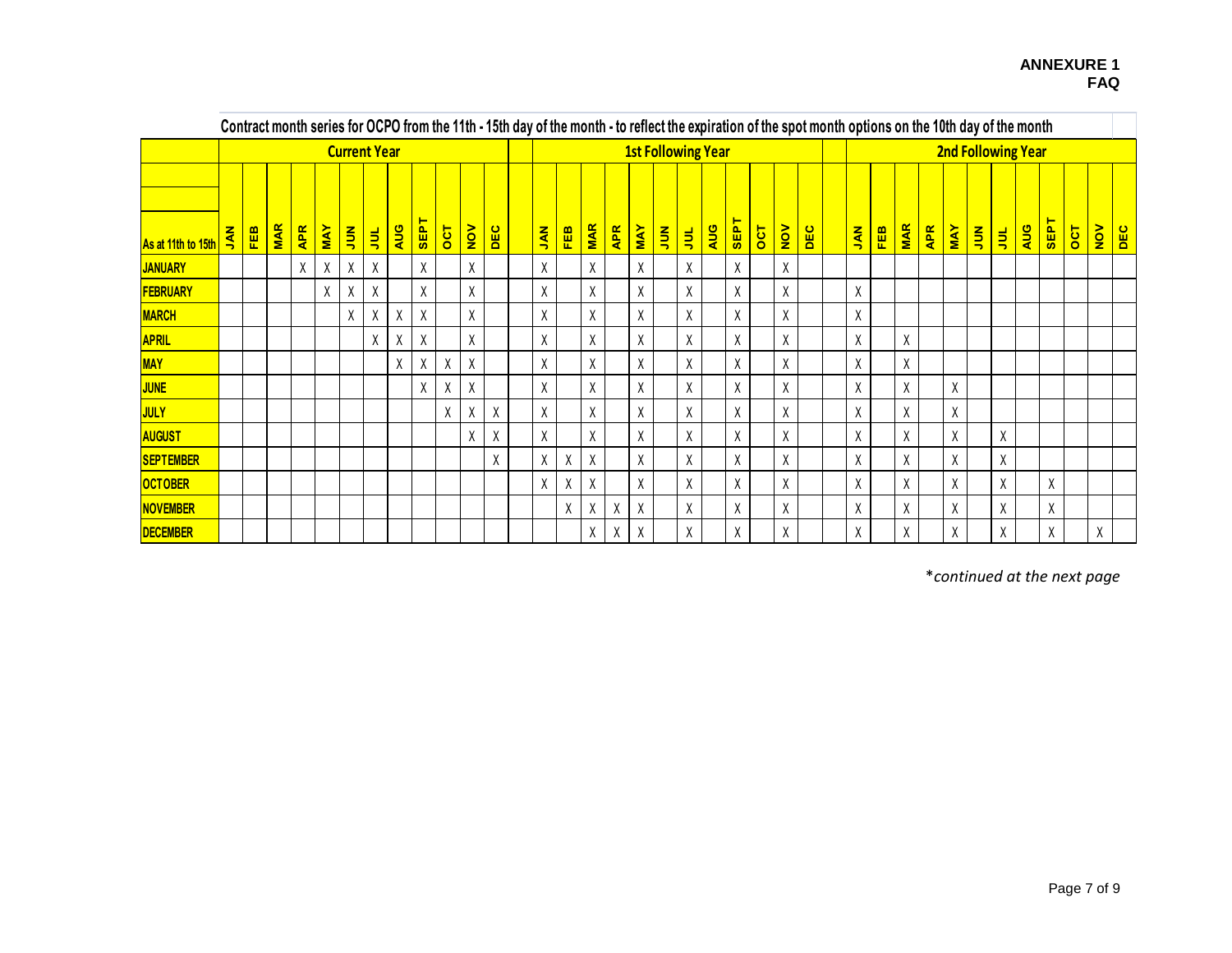|                   |     |            |            |            |            |                    |                     |     |      |     |               |     |                                                                                                                                                   |   |   |   |                           |   |   |  |   |  |   | Contract month series for OCPO from 16th to the end of the month - reflecting a new contract month series generated (same of FCPO new contract month) |  |           |            |            |            |            |             |                           |     |      |          |               |            |
|-------------------|-----|------------|------------|------------|------------|--------------------|---------------------|-----|------|-----|---------------|-----|---------------------------------------------------------------------------------------------------------------------------------------------------|---|---|---|---------------------------|---|---|--|---|--|---|-------------------------------------------------------------------------------------------------------------------------------------------------------|--|-----------|------------|------------|------------|------------|-------------|---------------------------|-----|------|----------|---------------|------------|
|                   |     |            |            |            |            |                    | <b>Current Year</b> |     |      |     |               |     |                                                                                                                                                   |   |   |   | <b>1st Following Year</b> |   |   |  |   |  |   |                                                                                                                                                       |  |           |            |            |            |            |             | <b>2nd Following Year</b> |     |      |          |               |            |
| As at 16th to end | KAL | <b>FEB</b> | <b>MAR</b> | <b>APR</b> | <b>MAY</b> | $rac{z}{\sqrt{2}}$ |                     | AUG | SEPT | OCT | $\frac{1}{2}$ | DEC | SEPT<br><b>MAR</b><br>$\frac{1}{2}$<br><b>APR</b><br>AUG<br>DEC<br><b>NAY</b><br>$\overline{5}$<br>$\frac{z}{2}$<br><b>ANL</b><br><b>FEB</b><br>引 |   |   |   |                           |   |   |  |   |  |   |                                                                                                                                                       |  | <b>AN</b> | <b>FEB</b> | <b>MAR</b> | <b>APR</b> | <b>MAY</b> | $rac{z}{z}$ |                           | AUG | SEPT | <b>T</b> | $\frac{1}{2}$ | <b>DEC</b> |
| of month          |     |            |            |            |            |                    | 阜                   |     |      |     |               |     |                                                                                                                                                   |   |   |   |                           |   |   |  |   |  |   |                                                                                                                                                       |  |           |            |            |            |            |             | 引                         |     |      |          |               |            |
| <b>JANUARY</b>    |     |            |            | χ          | χ          | Χ                  | Χ                   |     | χ    |     | Χ             |     | χ                                                                                                                                                 |   | X |   | χ                         |   | χ |  | χ |  | χ |                                                                                                                                                       |  | χ         |            |            |            |            |             |                           |     |      |          |               |            |
| <b>FEBRUARY</b>   |     |            |            |            | χ          | χ                  | χ                   | χ   | χ    |     | χ             |     | X                                                                                                                                                 |   | χ |   | X                         |   | χ |  | χ |  | Χ |                                                                                                                                                       |  | χ         |            |            |            |            |             |                           |     |      |          |               |            |
| <b>MARCH</b>      |     |            |            |            |            | X                  | χ                   | χ   | χ    |     | χ             |     | X                                                                                                                                                 |   | χ |   | X                         |   | χ |  | χ |  | Χ |                                                                                                                                                       |  | Χ         |            | χ          |            |            |             |                           |     |      |          |               |            |
| <b>APRIL</b>      |     |            |            |            |            |                    | Χ                   | χ   | χ    | χ   | χ             |     | χ                                                                                                                                                 |   | Χ |   | Χ                         |   | χ |  | χ |  | χ |                                                                                                                                                       |  | χ         |            | χ          |            |            |             |                           |     |      |          |               |            |
| <b>MAY</b>        |     |            |            |            |            |                    |                     | χ   | χ    | χ   | χ             |     | χ                                                                                                                                                 |   | χ |   | Χ                         |   | χ |  | χ |  | χ |                                                                                                                                                       |  | χ         |            | X          |            | χ          |             |                           |     |      |          |               |            |
| <b>JUNE</b>       |     |            |            |            |            |                    |                     |     | χ    | χ   | χ             | χ   | Χ                                                                                                                                                 |   | χ |   | χ                         |   | Χ |  | χ |  | χ |                                                                                                                                                       |  | χ         |            | χ          |            | χ          |             |                           |     |      |          |               |            |
| JULY              |     |            |            |            |            |                    |                     |     |      | X   | Χ             | χ   | χ                                                                                                                                                 |   | χ |   | χ                         |   | Χ |  | χ |  | χ |                                                                                                                                                       |  | χ         |            | χ          |            | χ          |             | χ                         |     |      |          |               |            |
| AUGUST            |     |            |            |            |            |                    |                     |     |      |     | χ             | χ   | Χ                                                                                                                                                 | χ | χ |   | χ                         |   | Χ |  | χ |  | χ |                                                                                                                                                       |  | χ         |            | χ          |            | χ          |             | χ                         |     |      |          |               |            |
| <b>SEPTEMBER</b>  |     |            |            |            |            |                    |                     |     |      |     |               | X   | χ                                                                                                                                                 | χ | χ |   | X                         |   | Χ |  | χ |  | χ |                                                                                                                                                       |  | χ         |            | χ          |            | χ          |             | χ                         |     | χ    |          |               |            |
| <b>OCTOBER</b>    |     |            |            |            |            |                    |                     |     |      |     |               |     | X                                                                                                                                                 | χ | χ | χ | X                         |   | Χ |  | χ |  | χ |                                                                                                                                                       |  | χ         |            | χ          |            | X          |             | χ                         |     | χ    |          |               |            |
| <b>NOVEMBER</b>   |     |            |            |            |            |                    |                     |     |      |     |               |     |                                                                                                                                                   | X | χ | χ | χ                         |   | χ |  | χ |  | χ |                                                                                                                                                       |  | χ         |            | χ          |            | χ          |             | χ                         |     | χ    |          | χ             |            |
| <b>DECEMBER</b>   |     |            |            |            |            |                    |                     |     |      |     |               |     |                                                                                                                                                   |   | χ | χ | χ                         | Χ | Χ |  | χ |  | χ |                                                                                                                                                       |  | χ         |            | χ          |            | χ          |             | χ                         |     | χ    |          | χ             |            |